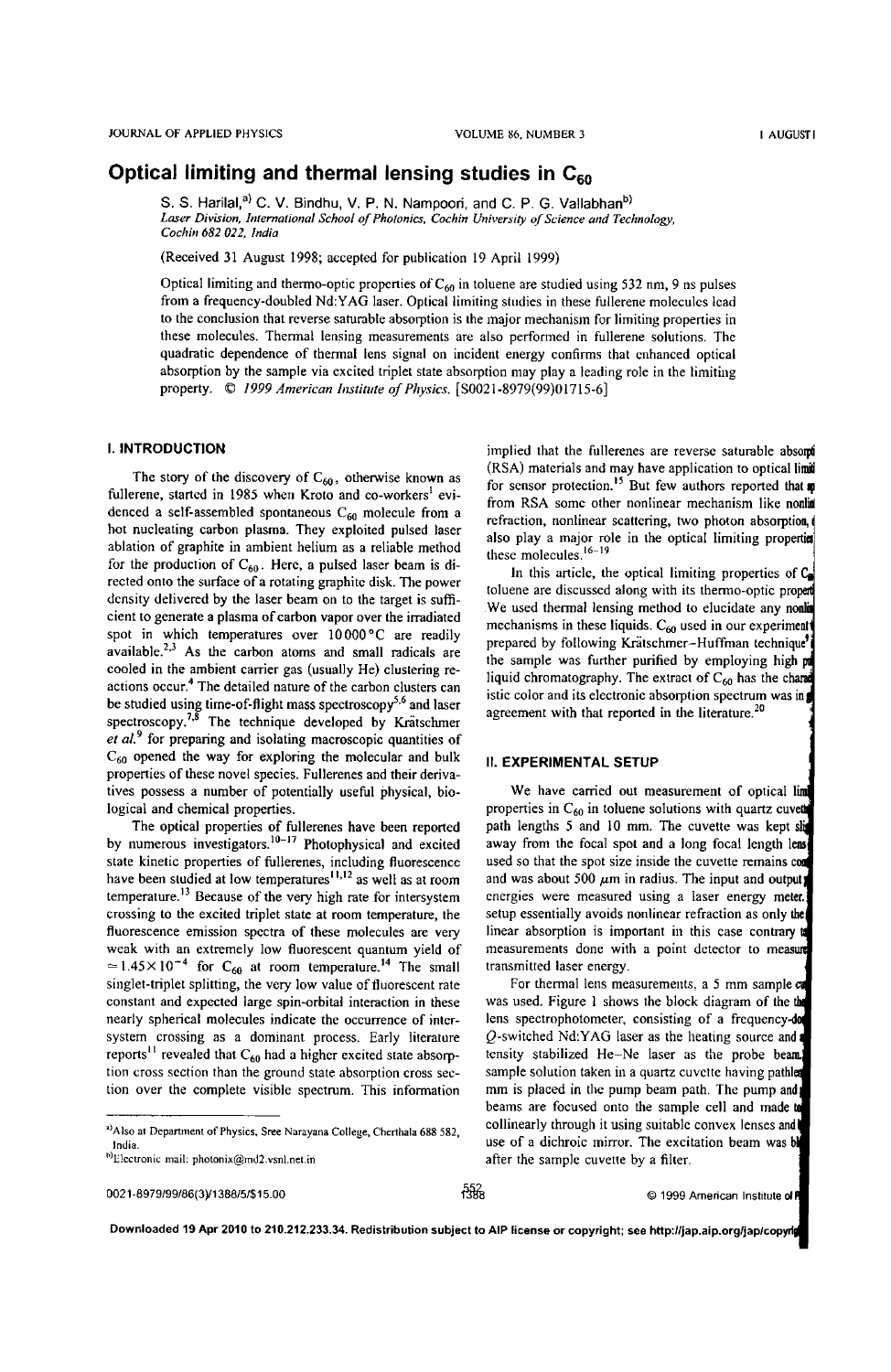

G. 1. Pulsed thermal lens setup used in the present experiment (MPA-mochromator-PMT assembly, DSO-digital storage oscilloscope).

As the 532 nm radiation was passed through the sample, **p** molecules absorb some of the incident energy and get tited to higher energy levels. The subsequent deexcitation **Incess can occur radiatively or nonradiatively.** It is the nonliative part that gives rise to thermal lens formation. The whiting refractive index gradient follows the intensity disbution of the exciting pump beam. The TL effect was dethed by monitoring the intensity fluctuations in the center the probe He-Ne laser beam. The position of the cuvette statusted to get maximum value for the TL signal. The ignal was detected by sampling the intensity of the cen**portion** of the probe beam through a small aperture. In the tent work, the intensity of the center portion of the trans- $\frac{1}{2}$  beam was detected by using an optical fiber. polished tip of a long graded index optical fiber (200 *.urn*  A 0.22) serves both as an aperture and as a light guide the probe beam to a monochromator-photomultiplier **AT)** assembly. Using optical fibers to transmit the laser makes the thermal lens technique amenable to remote, **analysis.** It also reduces the influence of mode and ting variations in the probing laser. Here, we used a **Education** in the pressure of the fiber which minimize alignment procedures and **e** problems encountered with single mode fibers. The **bromator**—photomultiplier assembly tuned to the be beam wavelength (632.8 nm) provides further filtering **le** signal. The TL signal was recorded using a digital nging oscilloscope (100 MHz, Tektronix TDS 220) th provides a complete time domain representation of the **lal.** The oscilloscope was triggered by a synchronous trigfpulse from the Nd:YAG laser operated at 5 Hz.

## **DPTICAL LIMITING IN C<sub>60</sub>**

f

.



FIG. 2. Variation of transmitted energy with respect to input laser energy for  $C_{60}$  for an optical path length of 5 mm for a linear transmittance (LT) of 46% and 38%.

absorption and found that this model cannot explain their observations. They also observed a reduction in pulse width and steepening of the falling part of the pulse for input energies well into the saturation region and suggests that the multiphoton absorption from the excited state rather than the ground state might be operative. A similar conclusion was reached by McLean *et al.*,<sup>18</sup> who found that their nonlinear transmission measurements with 8 ns and 30 ps, 532 nm pulses departed from the results of a rate equation analysis for input fluences greater than  $1 J \text{ cm}^{-2}$  indicating initiation of some other limiting mechanism. According to them, RSA yields a reasonable explanation of the low fluence behavior in both ns and ps cases, but unusually by large nonradiative relaxation rates for higher lying singlet states must be assumed in the picosecond case. Kost et al.<sup>22</sup> reported that nonlinear transmission of  $C_{60}$  in PMMA was in agreement with the RSA mechanism and suggested the stronger limiting in  $C_{60}$  solutions could be due to nonlinear scattering. Even though large attention has been given for the limiting property of these molecules, a clear cut picture for the underlying physics behind this phenomenon has not yet emerged.

The optical limiting is obtained by varying the input energy and measuring the transmitted energy. The variation of transmitted energy with input energy is given in Fig. 2 for different concentrations of  $C_{60}$  in toluene for an optical path length of 5 mm. At very low laser energies, the transmission ithe discovery of optical limiting in fullerenes evoked obeys Beer-Lambert law and the transmitted intensity varies **iderable** attention because of its comparatively lower with increasing input energy with a slope equal to **b old** limiting fluence.<sup>15,21,22</sup> Optical limiting property in  $exp(-N_0 \sigma_L L)$ , where  $\sigma_L$  is the absorption cro  $\exp(-N_0 \sigma_1 L)$ , where  $\sigma_1$  is the absorption cross section of the new found materials was first reported by Tutt and ground state,  $N_0$  the number density of the C<sub>60</sub> molecules,<br><sup>30</sup> using 532 nm, 8 ns pulses. These authors attributed and L the cuvette length. At high input intensity, and  $L$  the cuvette length. At high input intensity, the transiting action mainly to RSA in C<sub>60</sub> resulting from the mittance decreases with input intensity and we observe an<br>**it absorption** from the photoexcited triplet state com-<br>**if with that** from the ground state. Transient exci optical limiting property with saturated or clamped output intensity. With solutions showing low intensity linear trans**uption** spectroscopy measurements of higher lying sin- mittance (LT) of 46% and 38%, the outgoing laser intensities **and triplet states of these molecules lend support to the** are saturated at energy levels of 6 and 4.5 mJ, respectively.<br> **hypothesis.** Joshi *et al.*<sup>16</sup> did a numerical analysis of a These data show that as the concent These data show that as the concentration increases, a reduc**k** model incorporating the effect of higher excited state <sup>553</sup> tion in linear transmittance as well as the clamping level is

ded 19 Apr 2010 to 210.212.233.34. Redistribution subject to AIP license or copyright; see http://jap.aip.org/jap/copyright.jsp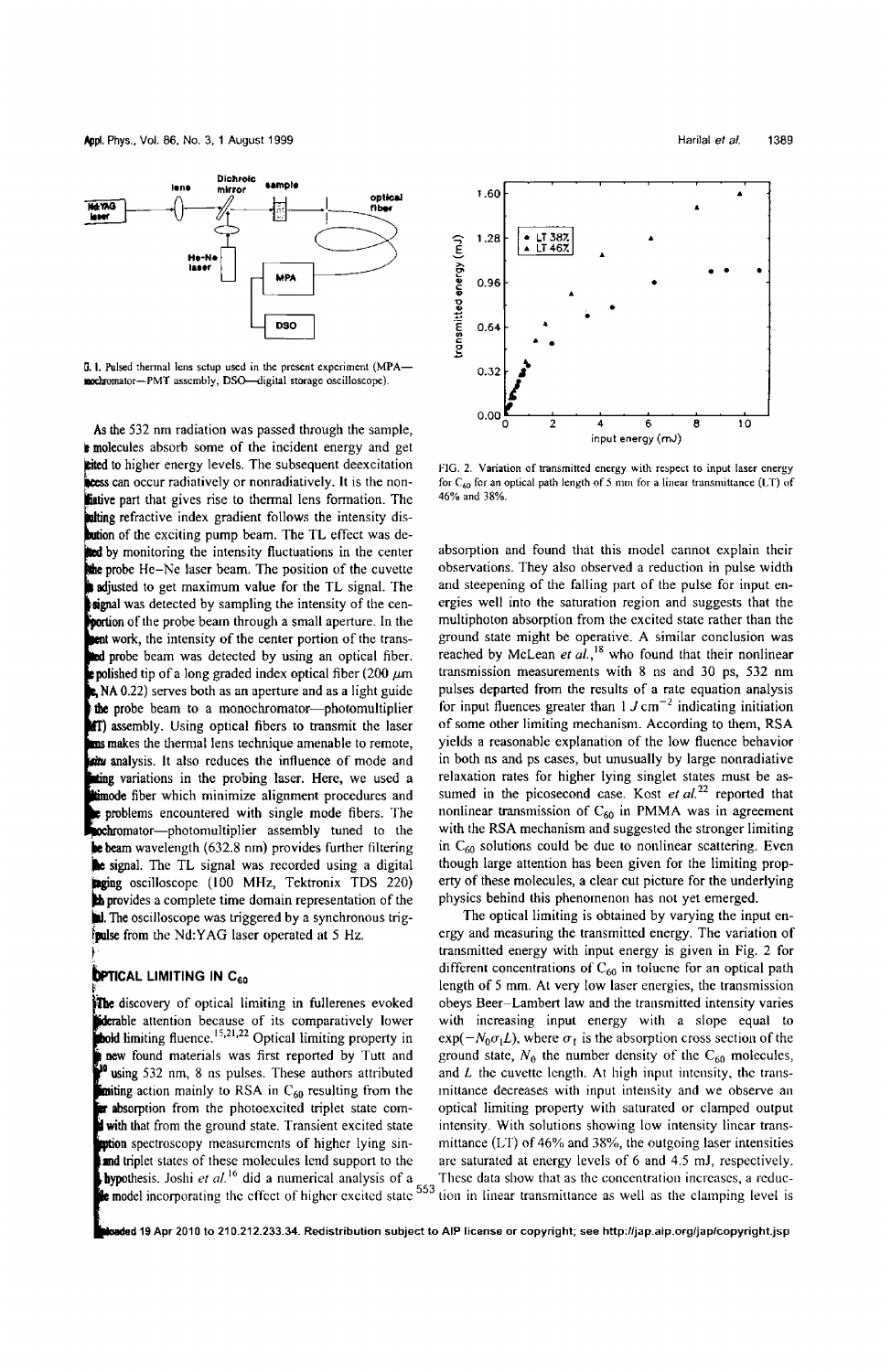

FIG. 3. Variation of output energy vs input energy for an optical pathlength of 10 mm for  $C_{60}$  with a linear tansmittance (LT) of 27% and 19%.

observed. It is also noted that the saturated output intensity decreases with increasing length of the optical path. Figure 3 gives the optical limiting properties of these solutions for a 10 mm cell path length. In this experiment, the low intensity linear transmittances of the solutions in a 10 mm path length cell are 27% and 19% with clamping energies at 4.6 and 3 m], respectively. This indicates that the number density of  $C_{60}$  in the laser beam is the main factor affecting the clamped level. From the threshold intensity for optical limiting for each sample, it can be seen that the threshold is inversely proportional to the concentration.

Several mechanisms have been proposed for optical limiting in  $C_{60}$  including RSA, nonlinear scattering, multiphoton absorption, cyclic multiphoton absorption, etc. The RSA by a 5 level energy diagram yielded a reasonable explanation for optical limiting in the ns regime of a  $\pi$ -electron conjugated system such as  $C_{60}$  below the input fluence of  $1 J \text{ cm}^{-2}$ . When a  $C_{60}$  molecule is photoexcited using 532 nm, 9 ns where *k* is a constant which depends on the absorption pulse, it gets excited from the ground state  $S_0(\sigma_g=1.21$  sections and lifetimes of the ground, excited singlet and  $\times 10^{-18}$  cm<sup>2</sup>) into one of the vibrational rotational states of the first excited singlet state  $S_1$ . The molecule relaxes rap-<br>above equation says that the plot of  $\ln(I_0/I)$  vs  $(I_0-I)$  sh idly ( $\approx$  1 ps) into an equilibrium state S<sub>I</sub> which releases 0.33 be a straight line with slope k and intercept  $A_g$ . Figure eV energy. This level relaxes either to the ground state with shows such a plot for C<sub>60</sub>. The plot of  $\ln(I_0/I)$  vs  $(I_0$ -<br>life time  $\tau_0 = 16$  ns, or to the triplet state  $T_1$  in  $\tau_{st} = 650$  ps. approximately in the en life time  $\tau_0 = 16$  ns, or to the triplet state  $T_1$  in  $\tau_{st} = 650$  ps. The reported fluorescence quantum yield<sup>11</sup> for  $C_{60}$  in toluene indication that RSA is one of the limiting mechanism in is  $1.45 \times 10^{-4}$ . But the triplet production yield is found to be case of C<sub>60</sub>.<br>nearly unity for 532 nm excitation of C<sub>60</sub> molecules. Hence, Even though there are many reports exploring no nearly unity for 532 nm excitation of  $C_{60}$  molecules. Hence, Even though there are many reports exploring no<br>excited singlet state transfers dominantly to the lower level earities and fluorescence of  $C_{60}$  molecules, excited singlet state transfers dominantly to the lower level earities and fluorescence of  $C_{60}$  molecules, its nonradion of the triplet state due to high triplet yield and small  $S-T$  relaxations in solutions are not we of the triplet state due to high triplet yield and small  $S-T$ splitting of 9 kcal/mol for C<sub>60</sub>. The molecule in the S<sub>1</sub> and that, there is a controversy existing in the optical lim<br>  $T_1$  states can be excited to higher S<sub>n</sub> and T<sub>n</sub> states ( $\sigma_{s1}$  mechanism of these molecules.  $T_1$  states can be excited to higher  $S_n$  and  $T_n$  states  $(\sigma_{s_1}$  mechanism of these molecules. McLean *et al.*<sup>18</sup> sug  $=8.07\times10^{-18}$  cm<sup>2</sup> and  $\sigma_{T1}=5.35\times10^{-18}$  cm<sup>2</sup> from these  $S_n$  and  $T_n$  states is in the form of heat and is optical limiting in  $C_{60}$ . Joshi *et al.*<sup>16</sup> have found the extremely short (<ps). The relaxation of  $T_1$  to  $S_0$  is forbid-<br>optical limiting in  $C_{60}$  d den and therefore very slow. The triplet state which has long lifetime (40 $\pm$  4  $\mu$ s for C<sub>60</sub>)<sup>23</sup> and higher absorption cross and they have attributed the discrepancy to the possibile section than that of the ground state will accumulate signifi-<br>multiphoton absorption (MPA) apa section than that of the ground state will accumulate significant population and eventually become the dominant absorp- 554 MPA in absorbing media can very effectively be carried



FIG. 4. Plot of  $\ln(I_0/I)$  vs  $(I_0-I)$  for C<sub>60</sub> toluene solution showing appl iamte linearity.

tion source. At very low laser energies, the transmission creases with increasing input energy with a slope eq  $exp(-N_0\sigma_gL)$ , where  $N_0$  the number density of the C<sub>60</sub><sup>n</sup> ecules and  $L$  the optical path length. At higher laser energ taking into account the ground state absorption as we ESA the transmission varies at a rate  $\exp(N_0 \sigma_{s1} + N_1 \sigma_{\bar{p}})$ where  $N_1$  is the population density for the photoexcited t let state. It has been found that<sup>11</sup>  $\sigma_2 = 2.9\sigma_1$ .

Kojima *et al.*<sup>24</sup> while explaining the optical limit property of a polyacene based oligomer have shown that the case of pure RSA the incident laser fluence  $I_0$  and transmitted laser fluence I obeys the relation,

$$
\ln\left(\frac{I_0}{I}\right) = k(I_0 - I) + A_g,
$$

cited triplet states and  $A<sub>g</sub>$  is the ground state absorbance.

various mechanism other than RSA for the observation optical limiting in  $C_{60}$  deviates from a theoretical not based on a large excited state absorption cross section

Downloaded 19 Apr 2010 to 210.212.233.34. Redistribution subject to AlP license or copyright; see http://jap.aip.org/jap/copyri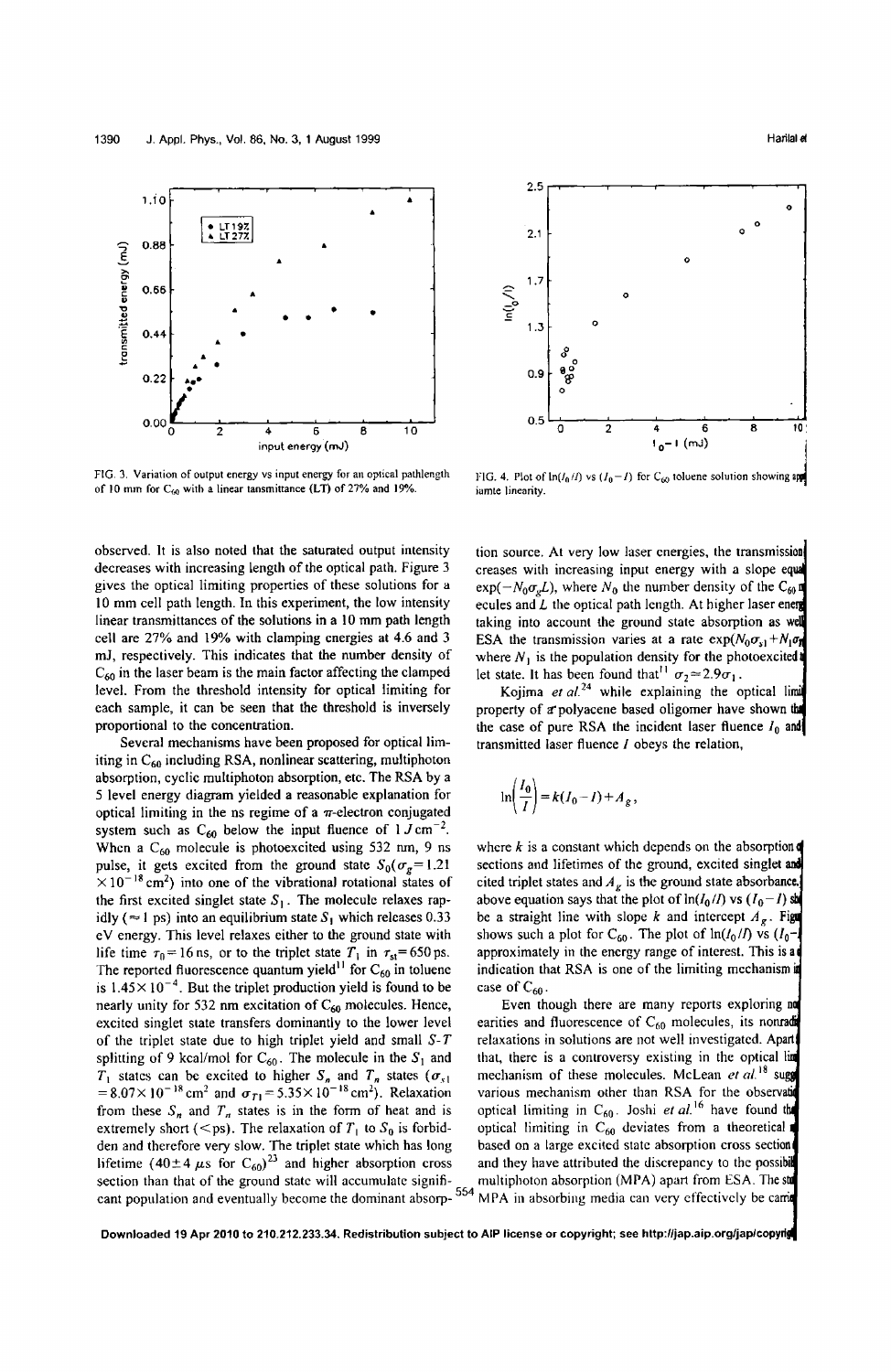ig the transient thermal lens technique.<sup>25,26</sup> We have ex $ed$  the nonradiative relaxations in  $C_{60}$  in toluene solution ig transient thermal lens technique.

#### THERMAL LENSING IN C<sub>50</sub>

Thermal lens spectroscopy is an effective and efficient hod to monitor nonradiative relaxations in a  $\lim_{27-30}$  Very weak optical absorption processes can be lied using this method. Even though a few reports are  $i$ lable $31$  in literature on the thermo-optic properties of a more detailed study of thermo-optic properties of <sup>~</sup>fullerene molecules has not been undertaken yet. In I section, thermal lensing studies in  $C_{60}$  are given.

'Methods classified as thermal lens speetroscopy are Id upon a thermal change in the optical properties of a Iple on the absorption of laser energy which leads to a perature rise in the sample and consequently to the forlion of an inhomogeneous spatial profile of the refractive ex. The heat released by the nonradiative relaxation pro-**ICS** generates a volume expansion in the sample and a  $\mathbf{u}$ ity change within the excitation region. The refractive **x** caused by the heat evolution due to the radiationless besses, turns the solution into a divergent lens in most s, which defocuses the laser beam. The change of irrabe at the probe beam intensity relative to its stationary S is given by  $2^{7,28}$ 

$$
S = \frac{I(t=0) - I(t=\infty)}{I(t=0)} \propto E^m
$$
 (2)

*E* is the incident laser intensity, *m* is the number of kons involved in the generation of the thermal lens signal, **. 0) and**  $I(t = \infty)$  are the thermal lens signal strength at  $t=0$  and  $t=\infty$ , respectively. Hence, by monitoring the **endence of the thermal lens signal amplitude on pump** gy, one can identify the occurrence of different prois like one photon absorption  $(m = 1)$  and multiphoton **iption processes (** $m \ge 2$ **). We have measured thermal** signal produced from solutions of  $C_{60}$  in toluene at dif**it input energies.** Figure 5 gives a typical log-log plot C<sub>on</sub> in toluene. As is clear from the figure, a linear transmore of a 30%  $C_{60}$  toluene solution gives a slope value

The occurrence of slope 2 in these curves is an indicaof two-photon absorption (TPA). However, the optical  $\mathbf{g}$  action of  $C_{60}$  can be explained in terms of transient rse saturable absorption, although some other mecha**s** like nonlinear refraction, nonlinear scattering, etc. may play a role under certain experimental conditions. The  $\epsilon$ ipation of instantaneous or simultaneous TPA in  $C_{60}$ and yet been demonstrated under laser excitation in the **necond range.** The two-photon absorption from the trip-<br>at in these molecules is less likely since a considerable state con-restingual at instant t, and a and a graphe **Another potentially effective nonlinearity is sequential spectively.** to absorption where the excited state absorption The triplet state concentration at instant *t* is, to a good **Exection is larger than the ground state absorption cross** The triplet state con<br>**In the observation of slope 2** in the double logarithmic exproximation, given by  $\frac{1}{2}$  The observation of these molecules could be duc to sequential two- $\frac{555}{7}$ 



FIG. 5. Log-log plot of thermal lens signal (TLS) amplitude as a function of input laser energy for  $C_{60}$ 

photon absorption. That is, instead of simultaneous absorption of many photons and exciting the molecule to a higher level which is multiphoton resonant, the photons are absorbed one after the other. In the power limiting region, the leading part of the laser pulse excites most of the molecules to the vibrational levels of the excited singlet state  $S_1$  which rapidly decay nonradiatively to the lowest vibrational level<br>of  $S_1$ . The reported quantum yield for the intersystem crossing rate to the lowest triplet  $T_1$  for C<sub>60</sub> is nearly unity.<sup>23</sup> As the intersystem crossing is very fast for  $C_{60}$  (  $\ll$  ns) for ns pulses, the triplet state  $T_1$  gets rapidly populated. The triplet state  $T_1$  has a long lifetime (40  $\mu$ s for C<sub>60</sub>) and a higher absorption cross section than that of the ground state. After resonantly absorbing a single photon, the molecule in the triplet state goes to a higher excited state  $(T_n)$ , the lifetime of which is considered to be in the picosccond region due to fast internal conversion. The molecule can relax to the lower excited triplet level by collissional energy transfer to the surrounding solvent molecules. This process occurs within the duration of the nanosecond laser pulse. Thus, the nonradiative decay from  $T_n$  gives rise to appreciable thermal lens signals with a quadratic dependence on laser energy.

For  $C_{60}$ , where absorption from the excited singlet states is negligible for ns pulses, the variation of light intensity  $I(\lambda)$ , at laser wavelength  $\lambda$ , along the beam propagation direction in a cell containing these solutions will be given, at an instant *(* during the laser pulse, by the following expression:<sup>32</sup>

$$
\frac{dI(\lambda)}{dz} = -\alpha_0 S_0(t)I(\lambda) - \alpha_1 T_1(t)I(\lambda),\tag{3}
$$

**interpretations** in these molecules is less likely since a considerable centrations, respectively, at instant *t*, and  $\alpha_0$  and  $\alpha_1$  are the **interpretations** and *a* and *a* are the **s** and *a* and *a* and linear absorption coefficients from the  $S_0$  and  $T_1$  states, re-

$$
T_1(t) = \alpha_0 S_0(t) I(\lambda) \Phi_{\text{isc}}, \qquad (4)
$$

ded 19 Apr 2010 to 210.212.233.34. Redistribution subject to AIP license or copyright; see http://jap.aip.org/jap/copyright.jsp